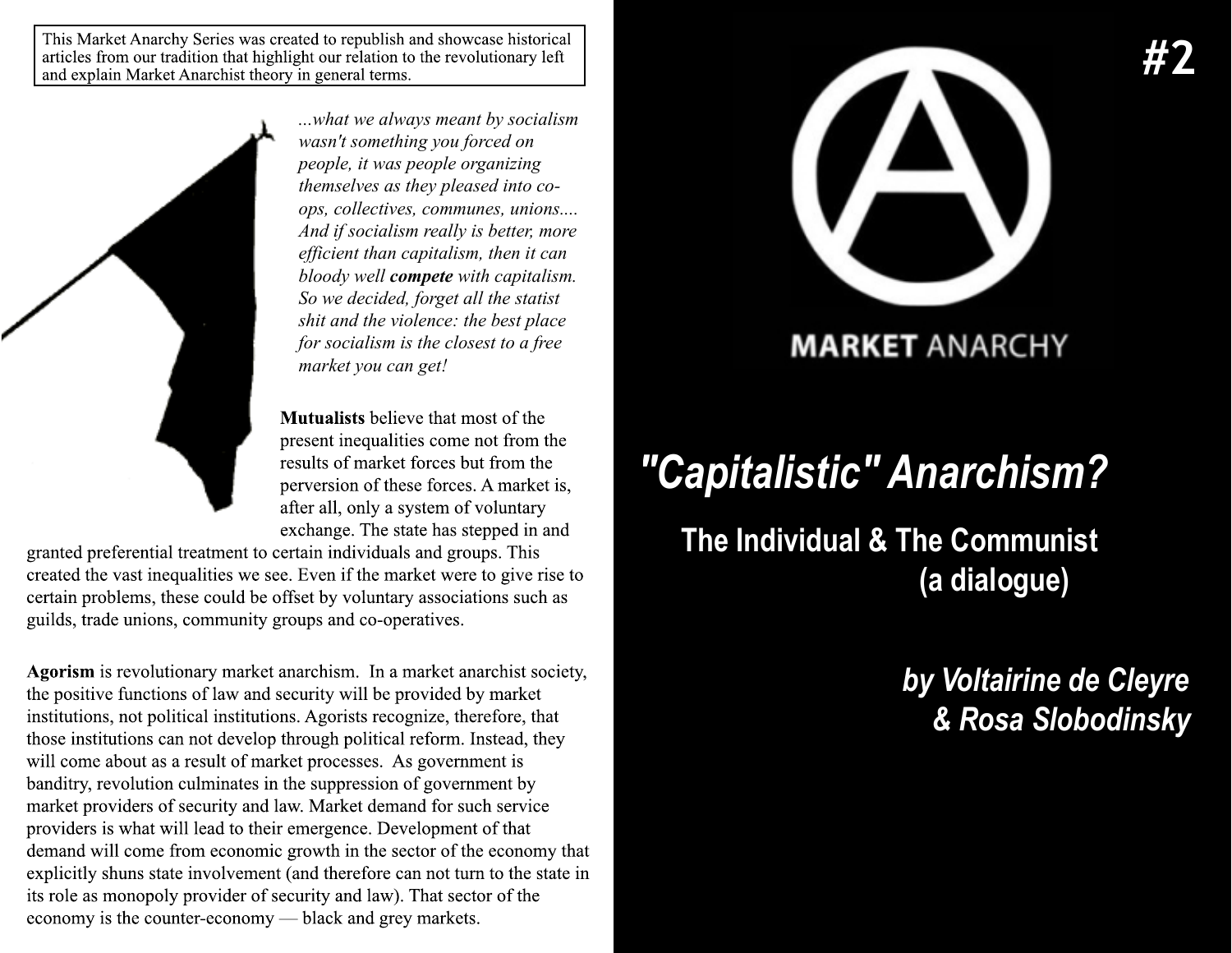

# Alliance of the<br>Libertarian Left

agorism.info mutualist.org all-left.net



"The Individualist  $&$  The Communist" was published in Twentieth Century, an Anarchist paper in New York on February 9, 1893.

Voltairine de Cleyre was a popular Individualist Anarchist and contemporary of Emma Goldman. Her collaborator here, Rosa Slobadinsky, was lesser known but also active in Individualist Anarchist circles.

anti-copyright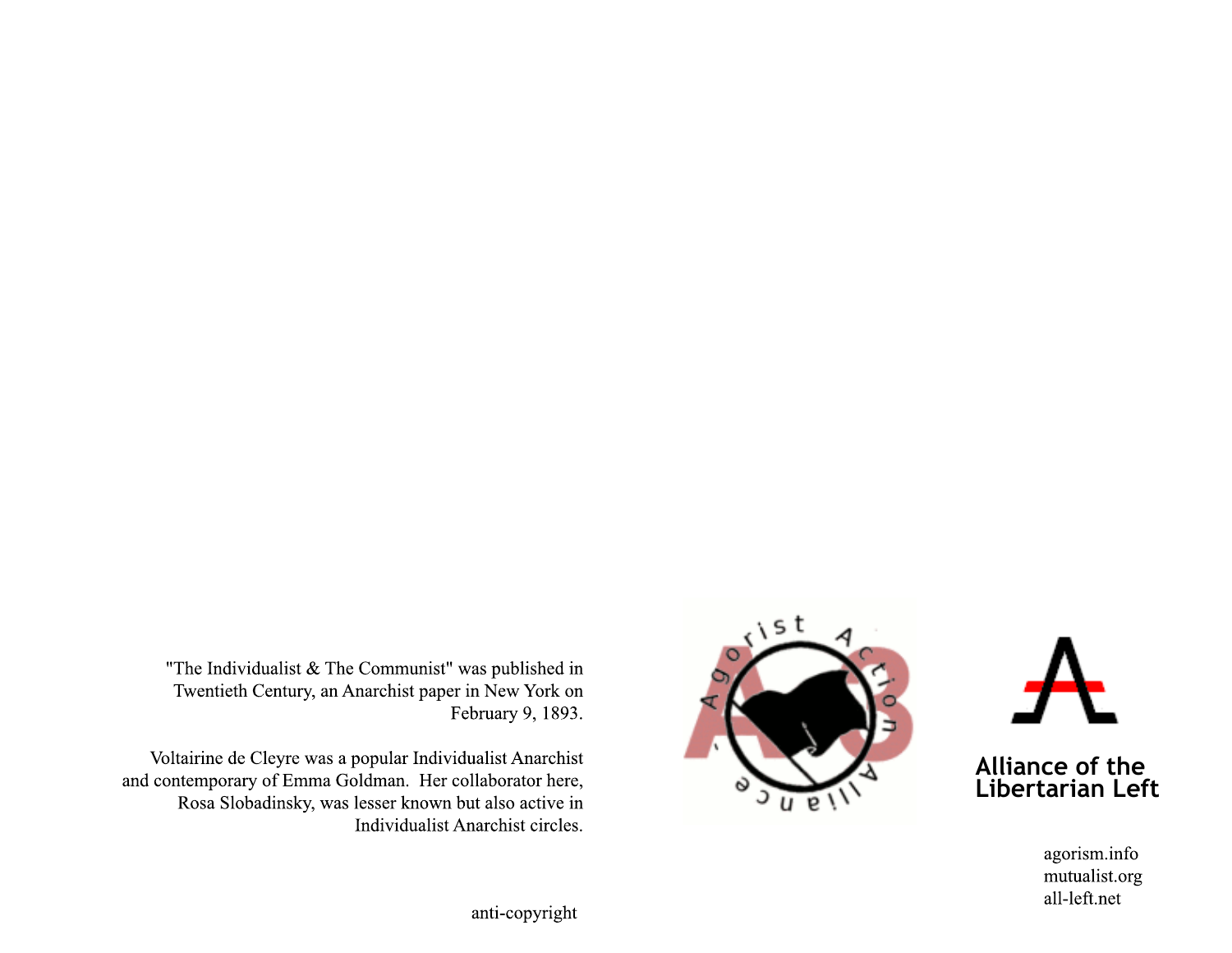arrangement, institution, "direction" can never bring the desired result—free society. Waving the point that any arrangement is a blow at progress, it really is an impossible thing to do. Thoughts, like things, grow. You cannot jump from the germ to perfect tree in a moment. No

system of society can be instituted today which will apply to the demands of the future; that, under freedom will adjust itself. This is the essential difference between Communism and cooperation. The one fixes, adjusts, arranges things, and tends to the rigidity which characterizes the cast off shells of past societies; the other trusts to the unfailing survival of the fittest, and the broadening of human

No system of society can be instituted today which will apply to the demands of the future: that, under freedom will adjust itself. This is the essential difference between Communism and cooperation.

sympathies with freedom; the surety that that which is in the line of progress tending toward the industrial ideal, will, in a free field, obtain by force of its superior attraction. Now, you must admit, either that there will be under freedom, different social arrangements in different societies, some Communistic, others quite the reverse, and that competition will necessarily rise between them, leaving to results to determine which is the best, or you must crush competition, institute Communism, deny freedom, and fly in the face of progress. What the world needs, my friend, is not new methods of instituting things, but abolition of restrictions upon opportunity."

#### The Individualist & **The Communist** (a dialogue)

**INDIVIDUALIST: "Our host is** engaged and requests that I introduce myself to—I beg your pardon, sir, but have I not the pleasure of meeting the Communist speaker who addressed the meeting on Blank street last evening?"

**COMMUNIST: "Your face seems** familiar to me, too."

INDV.: "Doubtless you may have seen me there, or at some kindred place. I am glad at the opportunity to talk with you as your speech proved you to be somewhat of a thinker. Perhaps-"

COM.: "Ah, indeed, I recognize you now. You are the apostle of capitalistic Anarchism!"

INDV.: " Capitalistic Anarchism ? Oh, yes, if you choose to call it so. Names are indifferent to me; I am not afraid of bugaboos. Let it be so, then, capitalistic Anarchism."

COM.: "Well, I will listen to you. I don't think your arguments will have much effect, however. With which member of your Holy Trinity will you begin: free land, free money, or free competition?"

INDV.: "Whichever you prefer."

COM.: "Then free competition. Why do you make that demand? Isn't competition free now ?"

INDV: "No. But one of the three factors in production is free.

**Capitalistic Anarchism?** Oh, yes, if you choose to call it so. Names are indifferent to me; I am not afraid of bugaboos.

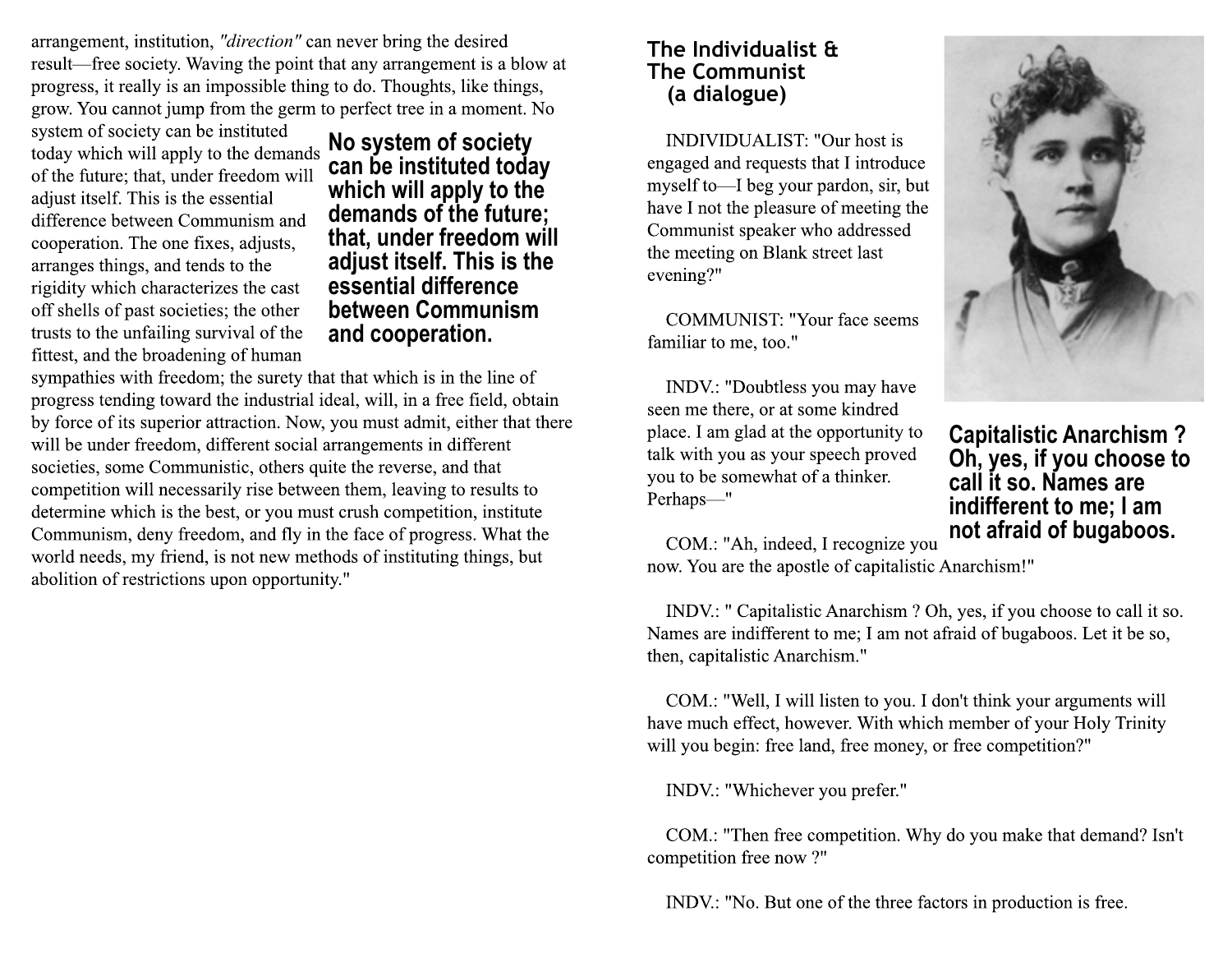Laborers are free to compete among themselves, and so are capitalists to a certain extent. But between laborers and

## **"Is n'tcom pe tition fre e now ?" "No."**

capitalists there is no competition whatever, because through governmental privilege granted to capital, whence the volume of the currency and the rate of interest is regulated, the owners of it are enabled to keep the laborers dependent on them for employment, so making the condition of wage-subjection perpetual. So long as one man, or class of men, are able to prevent others from working for themselves because they cannot obtain the means of production or capitalize their own products, so long those others are not free to compete freely with those to whom privilege gives the means. For instance, can you see any competition between the farmer and his hired man? Don't you think he would prefer to work for himself? Why does the farmer employ him? Is it not to make some profit from his labor? And does the hired man give him that profit out of pure good nature? Would he not rather have the full product of his labor at his own disposal?"

COM.: "And what of that? What does that prove?"

INDV.: "I am coming to that directly. Now, does this relation between the farmer and his man in any way resemble a cooperative affair between equals, free to compete, but choosing to work together for mutual benefit? You know it does not. Can't you see that since the hired man does not willingly resign a large share of his product to his employer (and it is out of human nature to say he does), there must be something which forces him to do it? Can't you see that the necessity of an employer is forced upon him by his lack of ability to command the

means of production? He cannot employ himself, therefore he must sell his labor at a disadvantage to him who controls the land and capital. Hence he is not free to compete with his employer any more than a prisoner is free to compete with his jailer for fresh air.

COM.: "Well, I admit that much.

**Then you admit that there is** not free competition in **the present state of s ocie ty. In oth e rw ords , <u>you** admit that the laboring</u>  $\epsilon$  **class are not free to compete with the holders** *<u><b>of* capital, because they</u> **have** not, and cannot get, **the means of production.** 

'distributed according to the needs' of the Commune? The differences in natural ability are not, in freedom, great enough to injure any one or disturb the social equilibrium. No one man can produce more than three others; and even granting that much you can see that it would never create the chasm which lies between Vanderbilt and the switchman on his tracks."

COM.: "But in establishing equal justice, Communism would prevent even the possibility of injustice."

**Th e diffe re nce s in natural ability are not, in fre e dom , gre ate nough to injure any**  $\overline{a}$  **one** or disturb the social **e q uilibrium .**

**No one m an can produce more** than three others; **and e ve n granting th at m uch you can s e e th atit w ould ne ve rcre ate th e chasm which lies between Vanderbilt and the s w itch m an on h is track s .**

INDV: "Is it justice to take from talent to reward incompetency? Is it justice to virtually say that the tool is not to the toiler, nor the product to the producer, but to others? Is it justice to rob toil of incentive? The justice you seek lies not in such injustice, where material equality could only be attained at the dead level of mediocrity. As freedom of contract enlarges, the nobler sentiments and sympathies invariably widen. With freedom of access to land and to capital, no glaring inequality in distribution could result. No workman rises far above or sinks much below the average day's labor. Nothing but the power to enslave through controlling opportunity to utilize labor force could ever create such wide differences as we now witness."

COM.: "Then you hold that your system will practically result in the same equality Communism demands. Yet, granting that, it will take a hundred years, or a thousand, perhaps, to bring it about. Meanwhile people are starving. Communism doesn't propose to wait. It proposes to adjust things here and now; to arrange matters more equitably while we are here to see it, and not wait till the sweet impossible sometime that our great, great grand children may see the dawn of. Why can't you join in with us and help us to do something?"

INDV.: "Yea, we hold that comparative equality will obtain, but pre-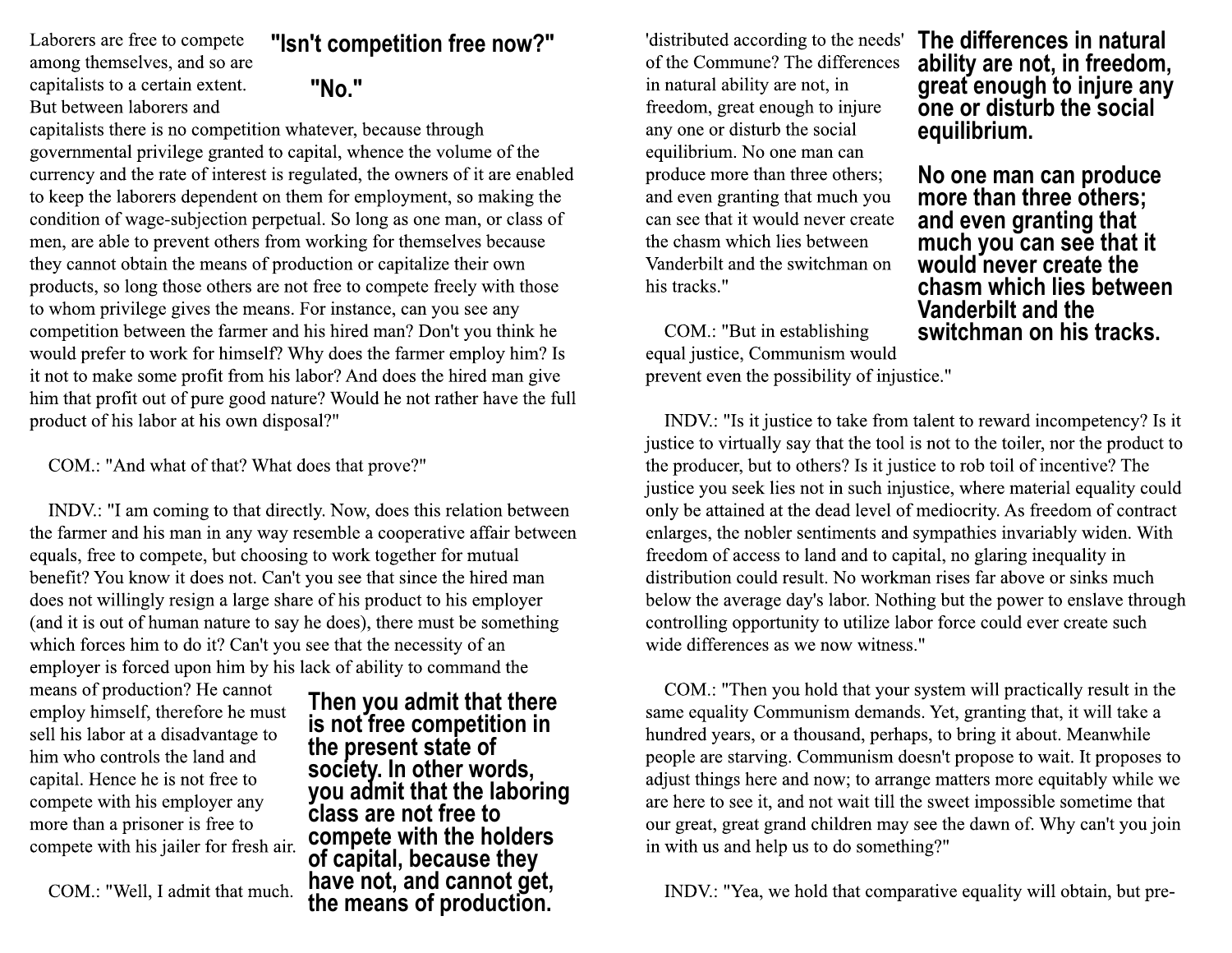"But you must consider further that the business of changing trades is no longer the difficult affair it was formerly. Years ago, a mechanic, or laborer, was expected to serve from four to seven years' apprenticeship. No one was a thorough workman until he knew all the various departments of his trade. Today the whole system of production is revolutionized. Men become specialists. A shoemaker, for instance, spends his days in sewing one particular seam. The result is great rapidity and proficiency in a comparatively short apace of time. No great amount of strength or skill is required; the machine furnishes both. Now, you will readily see that, even supposing an individual changes his vocation half a dozen times, he will not travel very long before he finds that to which he is adapted, and in which he can successfully compete with others."

COM.: "But admitting this, don't you believe there will always be some who can produce more than their brothers? What is to prevent their obtaining advantages over the less fortunate?"

INDV.: "Certainly I do believe there are such differences in ability, but that they will lead to the iniquity you fear I deny. Suppose A does produce more than B, does he in anyway injure the latter so long as he does not prevent B from applying his own labor to exploit nature, with equal facilities as himself, either by self-employment or by contract with others?"'

COM.: "Is that what you call right? Will that produce mutual fellowship among human beings? When I see that you are enjoying things which I cannot hope to get, what think you will be my feelings toward you? Shall I not envy and hate you, as the poor do the rich today."

INDV.: "Why, will you hate a man because he has finer eyes or better health than you? Do you want to demolish a person's manuscript because he excels you in penmanship? Would you cut the extra length from Samson's hair, and divide it around equally among al short-haired people? Will you share a slice from the poet's genius and put it in the common storehouse so everybody can go and take some? If there happened to be a handsome woman in your neighborhood who devotes her smiles to your brother, shall you get angry and insist that they be

Certainly the employee cannot compete with his employer."

INDV: "Then you admit that there is not free competition in the present state of society. In other words, you admit that the laboring class are not free to compete with the holders of capital, because they have not, and cannot get, the means of production. Now for your 'what of that?' It follows that if they had access to land and opportunity to capitalize the product of their labor they would either employ themselves, or, if employed by others, their wages, or remuneration, would rise to the full product of their toil, since no one would work for another for less than he could obtain by working for himself."

COM.: "But your object is identical with that of Communism! Why all this to convince me that the means of production must be taken from the hands of the few and given to all? Communists believe that; it is precisely what we are fighting for."

INDV.: "You misunderstand me if you think we wish to take from or give to any one. We have no scheme for regulating distribution. We substitute nothing, make no plans. We trust to the unfailing balance of supply and demand. We say that with equal opportunity to produce, the division of product will necessarily approach equitable distribution, but we have no method of 'enacting' such equalization."

Com.: "But will not some be strong and skillful, others weak and unskillful? Will not one-deprive the other because he is more shrewd?"

INDV.: "Impossible! Have I not just shown you that the reason one man controls another's manner of living is because he controls the opportunities to produce? He does this through a special governmental privilege. Now, if this privilege is abolished, land becomes free, and ability to capitalize products removing interest, and one man is stronger or shrewder than another, he nevertheless can make no profit from that other's labor, because he cannot stop him from employing himself The cause of subjection is removed."

COM.: "YOU call that equality! That one man shall have more than others simply because he is stronger or smarter? Your system is no better than the present. What are we struggling against but that very inequality in people's possessions?"